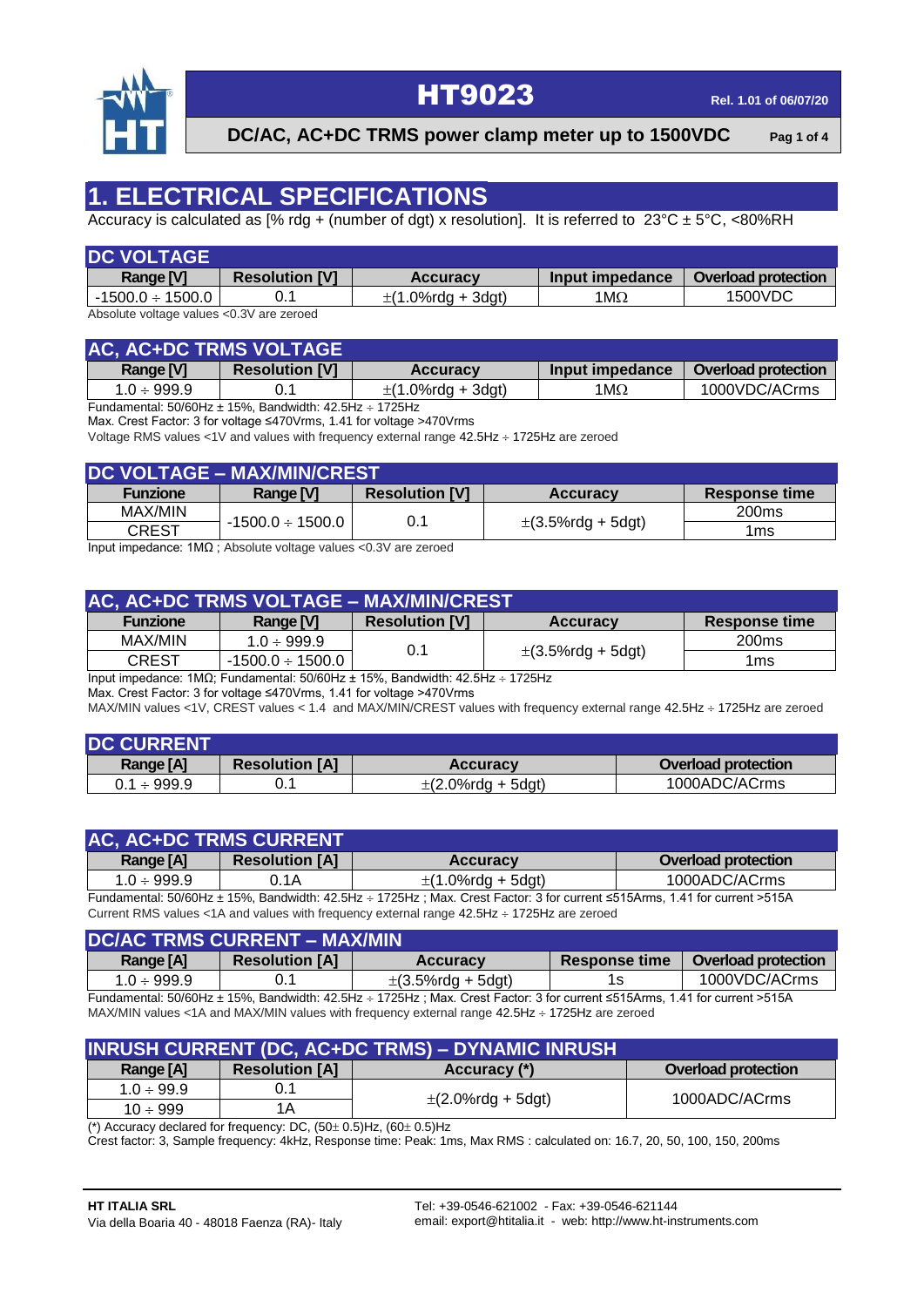

| <b>RESISTANCE AND CONTINUITY TEST.</b> |                       |                        |                          |                            |  |
|----------------------------------------|-----------------------|------------------------|--------------------------|----------------------------|--|
| Range $[\Omega]$                       | Resolution $[\Omega]$ | <b>Accuracy</b>        | <b>Buzzer</b>            | <b>Overload protection</b> |  |
| $0.0 \div 199.9$                       | 0.1                   |                        |                          |                            |  |
| $200 \div 1999$                        |                       | $\pm$ (1.0%rdg + 5dgt) | $1\Omega \div 150\Omega$ | 1000VDC/ACrms              |  |
| $2.00k + 19.99k$                       | 0.01k                 |                        |                          |                            |  |
| $20.0k \div 29.9k$                     | 0.1k                  |                        |                          |                            |  |

| <b>FREQUENCY WITH TEST LEADS AND JAWS</b> |                        |                        |                            |  |  |
|-------------------------------------------|------------------------|------------------------|----------------------------|--|--|
| Range [Hz]                                | <b>Resolution [Hz]</b> | <b>Accuracy</b>        | <b>Overload protection</b> |  |  |
| $42.5 \div 69.0$                          |                        | $\pm$ (1.0%rdg + 5dgt) | 1500VDC / 1000ADC/ACrms    |  |  |
| .                                         | .                      |                        |                            |  |  |

Voltage range for frequency measure:  $0.5 \div 1000V$  / Current range for frequency measure with jaws: 1  $\div 1000A$ 

| PHASE SEQUENCE INDICATION AND PHASE CONFORMITY WITH 1-WIRE |                             |                            |  |  |  |
|------------------------------------------------------------|-----------------------------|----------------------------|--|--|--|
| Voltage range [V]                                          | <b>Frequency range [Hz]</b> | <b>Overload protection</b> |  |  |  |
| $100 \div 1000$                                            | $45 \div 66$                | 1000VDC/ACrms              |  |  |  |
| Input impedance: $1.3M\Omega$                              |                             |                            |  |  |  |

| <b>DC POWER</b>                                               |                        |              |  |  |  |
|---------------------------------------------------------------|------------------------|--------------|--|--|--|
| Range [kW]                                                    | <b>Resolution [kW]</b> | Accuracy (*) |  |  |  |
| $0.00 \div 99.99$                                             | 0.01                   |              |  |  |  |
| $100.0 \div 999.9$                                            | $\pm$ (3.0%rdg + 3dgt) |              |  |  |  |
| (*) Accuracy referred for Voltage $> 10V$ , Current $\geq 2A$ |                        |              |  |  |  |

| AC, AC+DC ACTIVE, APPARENT POWER |                             |                         |  |  |
|----------------------------------|-----------------------------|-------------------------|--|--|
| Range [kW, kVA]                  | <b>Resolution [kW, kVA]</b> | Accuracy (*)            |  |  |
| $0.001 \div 9.999$ (**)          | 0.001                       |                         |  |  |
| $10.00 \div 99.99$               | 0.01                        | $\pm$ (3.0%rdg + 10dgt) |  |  |
| $100.0 \div 999.9$               |                             |                         |  |  |

(\*) Accuracy referred for sinusoidal waveform, 42.5..69Hz, Voltage > 10V, Current ≥ 10A, Pf  $\geq 0.5$  $(**)$  For Current <10A add  $±7\%$ rdg to the accuracy

| <b>AC REACTIVE POWER</b> |                          |                         |  |
|--------------------------|--------------------------|-------------------------|--|
| <b>Range [kVAR]</b>      | <b>Resolution [kVAR]</b> | Accuracy (*)            |  |
| $0.001 \div 9.999$ (**)  | 0.001                    |                         |  |
| $10.00 \div 99.99$       | 0.01                     | $\pm$ (3.0%rdg + 10dgt) |  |
| $100.0 \div 999.9$       |                          |                         |  |

(\*) Accuracy referred for sinusoidal waveform, 42.5..69Hz, Voltage > 10V, Current ≥ 10A, Pf  $≤ 0.9$ 

 $(**)$  For Current <10A add  $±4\%$ rdg to the accuracy

| AC, AC+DC TRMS AC ACTIVE ENERGY |                         |                         |  |
|---------------------------------|-------------------------|-------------------------|--|
| Range [kWh]                     | <b>Resolution [kWh]</b> | Accuracy (*)            |  |
| $0.001 \div 9.999$ (**)         | 0.001                   |                         |  |
| $10.00 \div 99.99$              | 0.01                    | $\pm$ (3.0%rdg + 10dgt) |  |
| $100.0 \div 999.9$              |                         |                         |  |

(\*) Accuracy referred for sinusoidal waveform, 42.5..69Hz, Voltage > 10V, Current ≥ 10A, Pf  $\geq 0.5$ (\*\*) For Current <10A add ±7%rdg to the accuracy

| AC, AC+DC TRMS AC REACTIVE ENERGY |                           |                         |  |
|-----------------------------------|---------------------------|-------------------------|--|
| Range [kVARh]                     | <b>Resolution [kVARh]</b> | Accuracy (*)            |  |
| $0.001 \div 9.999$ (**)           | 0.001                     |                         |  |
| $10.00 \div 99.99$                | 0.01                      | $\pm$ (3.0%rdg + 10dgt) |  |
| $100.0 \div 999.9$                |                           |                         |  |

(\*) Accuracy referred for sinusoidal waveform, 42.5..69Hz, Voltage > 10V, Current ≥ 10A, Pf  $≤ 0.9$ (\*\*) For Current <10A add ±4%rdg to the accuracy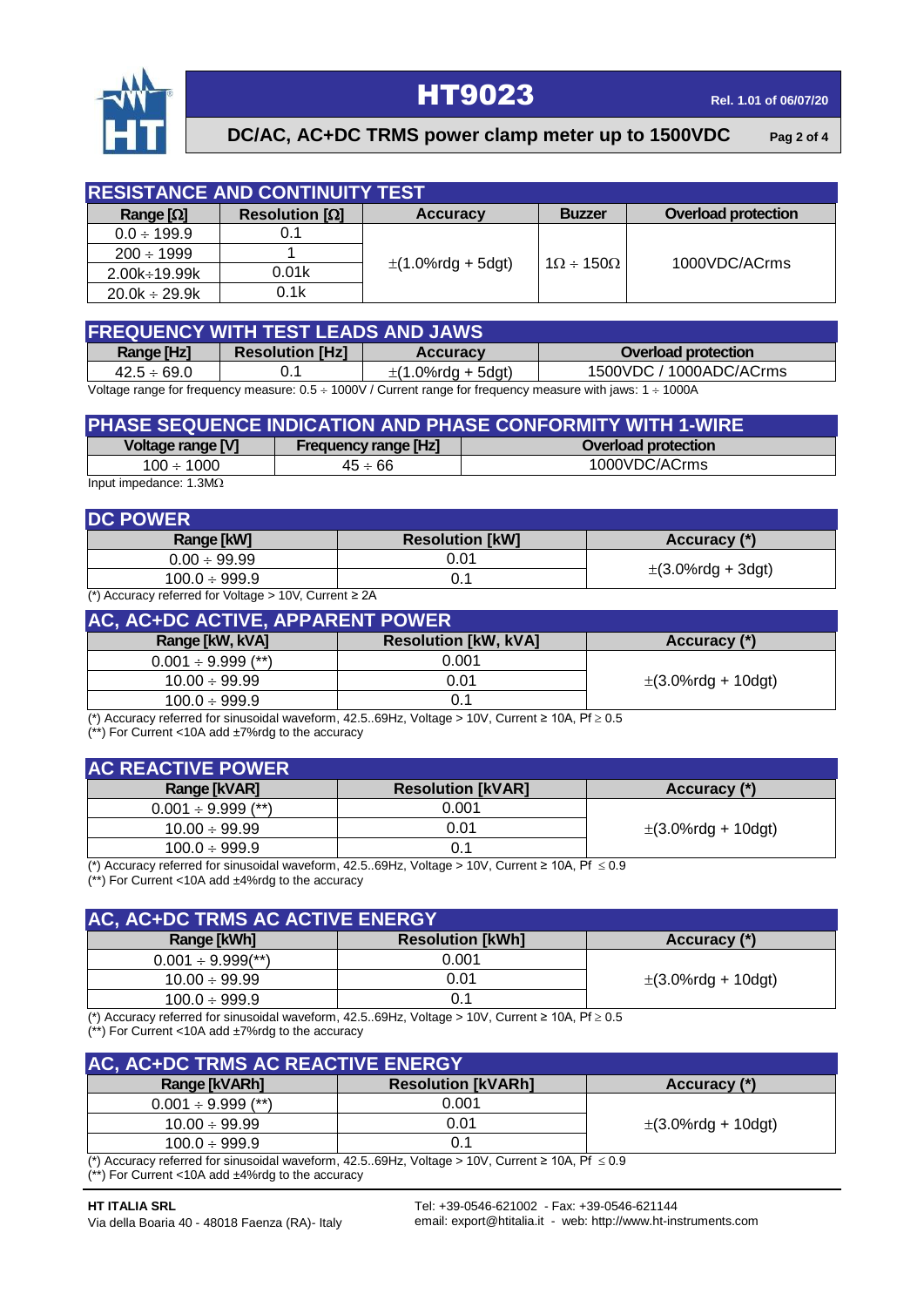

#### **DC/AC, AC+DC TRMS power clamp meter up to 1500VDC Pag 3 of 4**

| <b>POWER FACTOR/ COSO</b>    |                   |                      |
|------------------------------|-------------------|----------------------|
| Range                        | <b>Resolution</b> | Accuracy (*)         |
| $0.20i \div 1.00 \div 0.20c$ | 0.01              | $\pm$ (2.0%rda+2dat) |

(\*) Input impedance: 1MΩ, Accuracy referred for sinusoidal waveform, 42.5..69Hz, Voltage > 10V, Current ≥ 2A

| <b>VOLTAGE / CURRENT HARMONICS</b> |                             |                            |                                         |
|------------------------------------|-----------------------------|----------------------------|-----------------------------------------|
| <b>Harmonic order</b>              | <b>Fund. frequency [Hz]</b> | <b>Resolution [V], [A]</b> | <b>Accuracy</b><br>(* no zeroed values) |
| 0(DC)                              | $42.5 \div 69.0$            | 0.1V / 0.1A                | $\pm$ (10.0%rdg+5dgt)                   |
| $1 \div 25$                        |                             |                            | $\pm (5.0\% \text{rdg+5dgt})$           |
| THD%                               |                             | 0.1%                       | $\pm$ (10.0%rdg+5dgt)                   |

 $\overline{(*)}$  Voltage harmonics are zeroed in the below conditions:

 $\bullet$  1st harmonic: if value < 1.0V; DC, 2nd to 25th harmonics: if harmonic value <0.5% of fundamental value or if value <1.0V

(\*) Current harmonics are zeroed in the below conditions:

1st harmonic: if value <1.0A; DC, 2nd to 25th harmonics: if harmonic value <0.5% of fundamental value or if value <1.0A